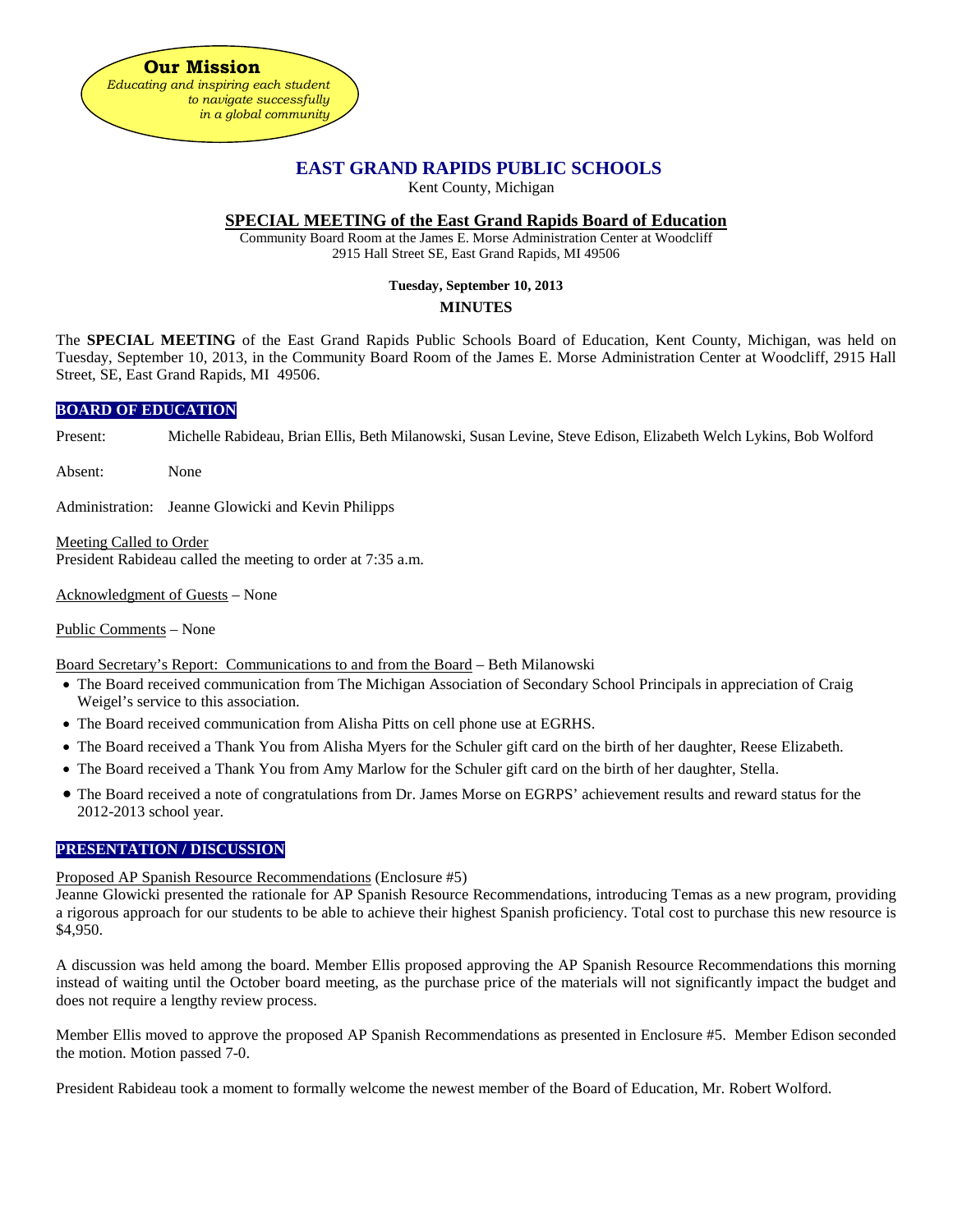#### **ACTION ITEMS - CONSENT AGENDA**

Background: In order to save time during the meeting, we are using a Consent Agenda. Items in the Consent Agenda include those that are routine or have been previously discussed by the Board of Education. Any Board Member may request to have any item removed for a separate discussion and vote.

Recommendation: Motion to approve the item in the Consent Agenda, Numbers 6-12.

Approval of Minutes of REGULAR Meeting of 6/10/2013 (Enclosure #6) Approval of Minutes of SPECIAL Meeting of 8/5/2013 (Enclosure #7) Approval of Minutes of SPECIAL Meeting of 8/5/2013 (Enclosure #8) Approval of Minutes of SPECIAL Meeting of 8/8/2013 (Enclosure #9) Approval of Minutes of SPECIAL Meeting of 8/12/2013 (Enclosure #10) Approval of Payment of Bills for June, July, and August 2013 (Enclosure #11) Approval of Proposed Reproductive Health (Enclosure #12)

Member Milanowski moved to approve Consent Agenda Items 6-12. Member Edison seconded the motion. Motion passed 7-0.

### **OTHER ACTION ITEMS**

Approval of a 2-Year Contract with the East Grand Rapids Education Association (EGREA) (Enclosure #13) The East Grand Rapids Education Association (EGREA) and the administration have negotiated a 2-year agreement.

Kevin Philipps reported on details of the 2-Year Contract with the East Grand Rapids Education Association, which includes conditions within the 2013-2014 school year and the 2014-2015 school year, as presented in Enclosure #13.

A discussion was held among the Board.

Member Levine moved to approve the 2-Year Contract with the East Grand Rapids Education Association (EGREA) upon the recommendation of the Superintendent. Member Milanowski seconded the motion. A discussion was held among the Board. Motion passed 7-0.

President Rabideau commented on the tremendous show of support from our teachers and administration throughout the negotiations process. Rabideau further acknowledged both groups' participation toward a shared solution so that we can move forward as a district despite the budgetary environment that public schools face. District calendar dates will be published on the district website today and a Skyward email blast will be sent to all EGRPS families.

Approval of a 2-Year Contract with the East Grand Rapids Association of Support Staff Employees (EGRASE) (Enclosure #14) The East Grand Rapids Association of Support Staff Employees (EGRASE) and the administration have negotiated a 2-year agreement.

Kevin Philipps reported on details of the 2-Year Contract and commended the support staff for their professionalism and thoughtful discussions throughout the negotiations process. Similar to the teacher contract, the support staff contract will include a 1% increase to the wage scale for all groups except teacher assistants. A 15% wage scale decrease for teacher assistants was negotiated. Wage scales will be increased or decreased at the same percentage as the EGREA once agreement is reached by the Board of Education and EGREA for the 2014-2015 fiscal year.

Member Edison moved to approve the 2-Year Contract with the East Grand Rapids Association of Support Staff Employees (EGRASE) upon the recommendation of the Superintendent. Member Levine seconded the motion. Motion passed 7-0.

#### Approval of Administrative and Non-Union Salaries 2013-2014 (Enclosure #15)

The Personnel Committee is recommending contract and salary provisions for Administrative and Non-Union personnel per Enclosure #15.

A discussion was held among the Board. Board members commended the administration on the efforts put into the recommendations for all groups and the cost savings to the district. Philipps described the implementation of longevity pay for non-union support staff members.

Member Edison moved to approve the contract and salary provisions for Administrative and Non-Union personnel as recommended by the Personnel Committee in Enclosure #15. Member Milanowski seconded the motion. Motion passed 7-0.